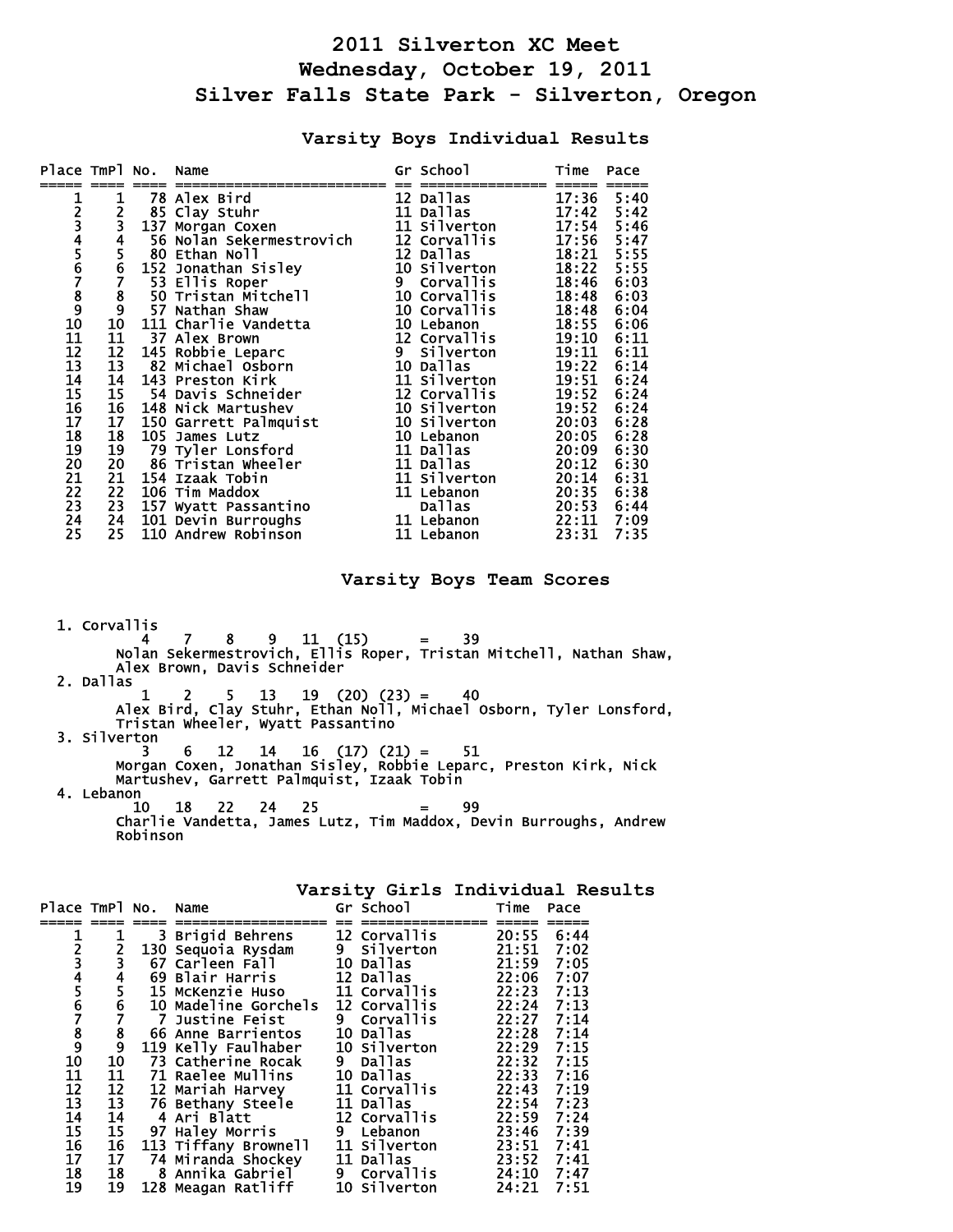| 20<br>20 125 McKenna Kuenzi 10 Silverton 24:21 7:51<br>21 121 Rachael Gabriel 10 Silverton 24:51 8:00<br>22 94 Marli Corbett 12 Lebanon 24:52 8:01<br>23 96 Anna Ma 12 Lebanon 25:25 8:11<br>24 131 Erika Sinn 12 Silverton 26:22 8:29<br>25 9<br>$\frac{21}{22}$<br>23<br>24<br>25<br>26<br>27<br>28 |                                   |           |
|-------------------------------------------------------------------------------------------------------------------------------------------------------------------------------------------------------------------------------------------------------------------------------------------------------|-----------------------------------|-----------|
|                                                                                                                                                                                                                                                                                                       | Varsity Girls Team Scores         |           |
| 1. Corvallis                                                                                                                                                                                                                                                                                          |                                   |           |
| $\begin{array}{ccc}\n1 & 5 & 6 & 7 & 12 \\ \end{array}$ (14) (18) = 31<br>Brigid Behrens, McKenzie Huso, Madeline Gorchels, Justine Feist,<br>Mariah Harvey, Ari Blatt, Annika Gabriel<br>2. Dallas                                                                                                   |                                   |           |
| <sup>7</sup> 3 4 8 10 11 (13) (17) = 36<br>Carleen Fall, Blair Harris, Anne Barrientos, Catherine Rocak, Raelee<br>Mullins, Bethany Steele, Miranda Shockey<br>3. Silverton                                                                                                                           |                                   |           |
| $2^{\circ}$<br>9<br>Sequoia Rysdam, Kelly Faulhaber, Tiffany Brownell, Meagan Ratliff,<br>McKenna Kuenzi, Rachael Gabriel, Erika Sinn<br>4. Lebanon                                                                                                                                                   | $16$ $19$ $20$ $(21)$ $(24)$ = 66 |           |
| . 15 22 23 25 26 (27) (28) = 111<br>Haley Morris, Marli Corbett, Anna Ma, Meagan Beattie, Susan Thomas,<br>Lyubov Prokovych, Allison Lakeey                                                                                                                                                           | JV Boys Individual Results        |           |
| Place TmPl No. Name<br><u>, 2008 2008 Annonosanananananananan 20 seorananananan 2000 anno</u>                                                                                                                                                                                                         | Gr School                         | Time Pace |
|                                                                                                                                                                                                                                                                                                       |                                   |           |
|                                                                                                                                                                                                                                                                                                       |                                   |           |

**JV Boys Team Scores** 

1. Corvallis

 $1 \quad 2 \quad 5 \quad 8 \quad 11 \quad (12) \quad (13) = \quad 27$  Gabe Schoenfeld, Nolan Kelly, Isaac Shepard, Eli West, Paul Bomber, Connor Garrett, Makai Bradley

2. Silverton

 3 4 6 7 9 (10) (14) = 29 Hart White, Irvin Garcia, Philip Carrillo, Chase Milner, Collin Kuehn, Josif Ilisoi, Ben Golden

|                |   |                                  |   | JV Girls Individual Results |                |      |
|----------------|---|----------------------------------|---|-----------------------------|----------------|------|
| Place TmPl No. |   | Name                             |   | Gr School                   | Time           | Pace |
|                |   |                                  |   |                             |                |      |
|                |   | 9 Isabel Goni-Mcateer            |   | 12 Corvallis                | 24:16          | 7:49 |
| $\frac{2}{3}$  |   | 21 Jenica Neuffer                |   | 10 Corvallis                | 25:17          | 8:09 |
|                | 3 | 16 Lindsey Lemay                 |   | 12 Corvallis                | 25:19          | 8:09 |
| 4              |   | 23 Alissa Runyon                 |   | 12 Corvallis                | 25:22          | 8:10 |
| 5<br>6         |   | 77 Rachel Tilgner                | 9 | <b>Dallas</b>               | $25:26$ $8:11$ |      |
|                | 6 | 72 Delaney Pape                  |   | 11 Dallas                   | 26:04          | 8:24 |
| 7              |   |                                  |   | 11 Dallas                   | 26:07          | 8:25 |
| 8              |   | 64 Anya Annear<br>75 Sarah Short |   | 10 Dallas                   | 26:22          | 8:30 |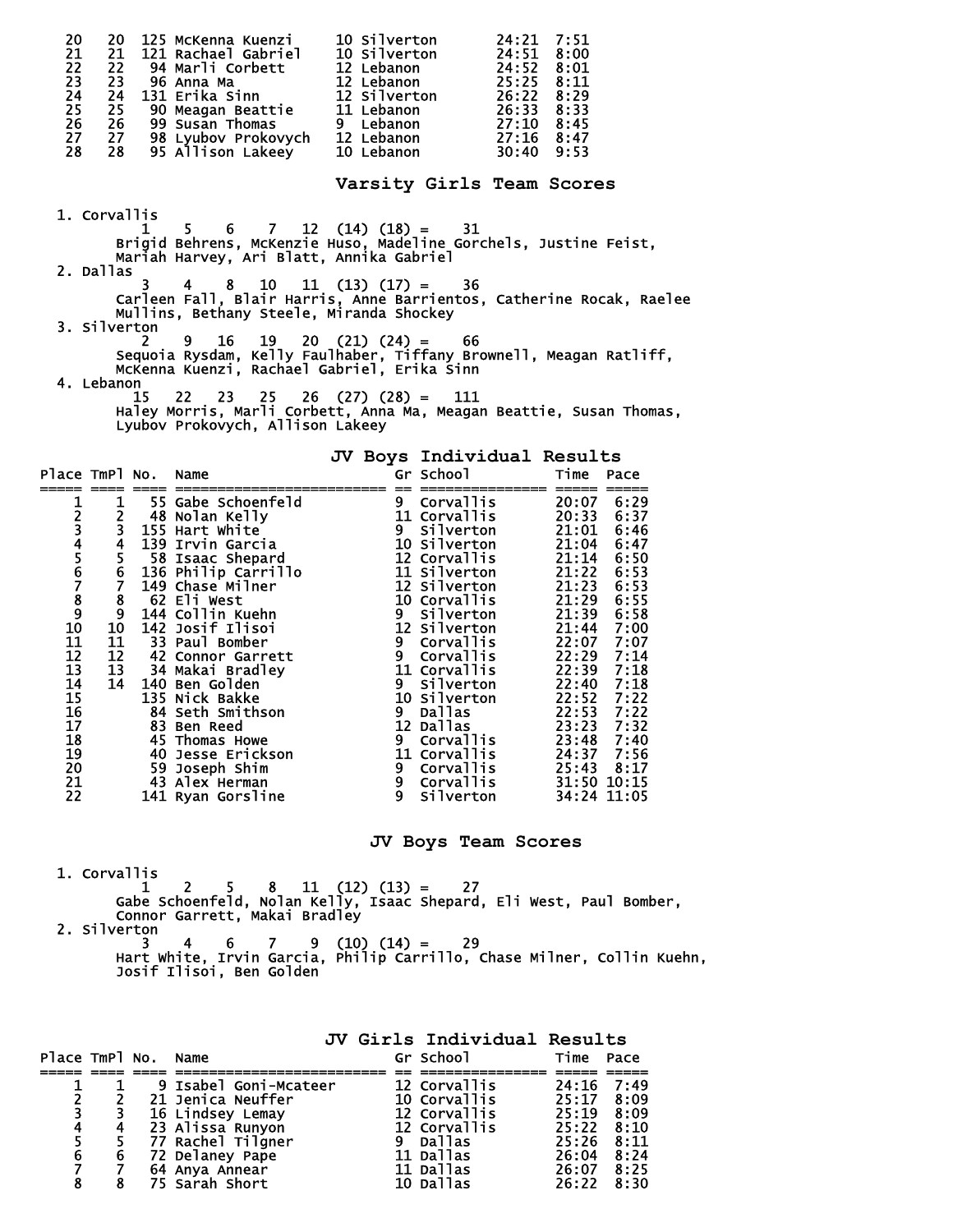| 9<br>123 Bridget Garlinghouse 12 Silverton<br>9<br>132 Valeria Vazquez-Trejo 9 Silverton<br>10<br>10<br>11<br>10 132 Valeria Vazquez-Trejo 9 Silverton 26:58 8:41<br>12 28 Menia Schilke 12 Dallas 27:04 8:43<br>12 25 Merisa Schilke 9 Corvallis 27:29 8:51<br>13 18 Dory Nafshun 9 Corvallis 27:29 8:51<br>14 129 Ally Ritchey 9 Silverton 27:30 8<br>12<br>13<br>14<br>15<br>16<br>17<br>18<br>19<br>20<br>21<br>22<br>23<br>24<br>25<br>26<br>27<br>28<br>29 |                                                                                                                                                                                 | 26:25 8:30<br>26:58<br>8:41                  |  |  |  |  |  |  |
|------------------------------------------------------------------------------------------------------------------------------------------------------------------------------------------------------------------------------------------------------------------------------------------------------------------------------------------------------------------------------------------------------------------------------------------------------------------|---------------------------------------------------------------------------------------------------------------------------------------------------------------------------------|----------------------------------------------|--|--|--|--|--|--|
|                                                                                                                                                                                                                                                                                                                                                                                                                                                                  | JV Girls Team Scores                                                                                                                                                            |                                              |  |  |  |  |  |  |
| 1. Corvallis<br>- 1 2 3 4 12 (13) (17) = 22<br>Isabel Goni-Mcateer, Jenica Neuffer, Lindsey Lemay, Alissa Runyon,<br>Merisa Schilke, Dory Nafshun, Breanne Schnell<br>2. Dallas<br>5<br>$7 -$<br>6                                                                                                                                                                                                                                                               | $8 \quad 11 \quad (20) \quad (21) = \quad 37$                                                                                                                                   |                                              |  |  |  |  |  |  |
| Rachel Tilgner, Delaney Pape, Anya Annear, Sarah Short, Anna Finke,<br>Michaiah Annear, Kaci Jones                                                                                                                                                                                                                                                                                                                                                               |                                                                                                                                                                                 |                                              |  |  |  |  |  |  |
|                                                                                                                                                                                                                                                                                                                                                                                                                                                                  | 3. Silverton<br>9 10 14 15 16 (18) (19) = $64$<br>Bridget Garlinghouse, Valeria Vazquez-Trejo, Ally Ritchey, Vanessa<br>Pierce, Lindsey Garlinghouse, Kate Fennimore, Emily Bye |                                              |  |  |  |  |  |  |
|                                                                                                                                                                                                                                                                                                                                                                                                                                                                  |                                                                                                                                                                                 | Dual Competition Teams Scores - Varsity Boys |  |  |  |  |  |  |
| Silverton vs Dallas<br>1. Dallas                                                                                                                                                                                                                                                                                                                                                                                                                                 |                                                                                                                                                                                 |                                              |  |  |  |  |  |  |
| $4 \quad 7 \quad 11 \quad (12) \quad (14) =$<br>25<br>1<br>2<br>Alex Bird, Clay Stuhr, Ethan Noll, Michael Osborn, Tyler Lonsford,<br>Tristan Wheeler, Wyatt Passantino                                                                                                                                                                                                                                                                                          |                                                                                                                                                                                 |                                              |  |  |  |  |  |  |
| 2. Silverton<br>5.<br>3.<br>6.<br>Morgan Coxen, Jonathan Sisley, Robbie Leparc, Preston Kirk, Nick<br>Martushev, Garrett Palmquist, Izaak Tobin                                                                                                                                                                                                                                                                                                                  | $9(10)(13) =$<br>31                                                                                                                                                             |                                              |  |  |  |  |  |  |
| Silverton vs Lebanon<br>1. Silverton                                                                                                                                                                                                                                                                                                                                                                                                                             |                                                                                                                                                                                 |                                              |  |  |  |  |  |  |
| 2 4 5 6 (7) (9) = 18<br>$\mathbf{1}$<br>Morgan Coxen, Jonathan Sisley, Robbie Leparc, Preston Kirk, Nick<br>Martushev, Garrett Palmquist, Izaak Tobin                                                                                                                                                                                                                                                                                                            |                                                                                                                                                                                 |                                              |  |  |  |  |  |  |
| 2. Lebanon<br>8 10 11<br>12 <sup>7</sup><br>3.                                                                                                                                                                                                                                                                                                                                                                                                                   | 44<br>$\equiv$                                                                                                                                                                  |                                              |  |  |  |  |  |  |
| Charlie Vandetta, James Lutz, Tim Maddox, Devin Burroughs, Andrew<br>Robinson                                                                                                                                                                                                                                                                                                                                                                                    |                                                                                                                                                                                 |                                              |  |  |  |  |  |  |
| Silverton vs Corvallis                                                                                                                                                                                                                                                                                                                                                                                                                                           |                                                                                                                                                                                 |                                              |  |  |  |  |  |  |
| 1. Corvallis<br>$5 \t 6 \t 7 \t (10) = 24$<br>$4 \quad$<br>2<br>Nolan Sekermestrovich, Ellis Roper, Tristan Mitchell, Nathan Shaw,                                                                                                                                                                                                                                                                                                                               |                                                                                                                                                                                 |                                              |  |  |  |  |  |  |
| Alex Brown, Davis Schneider<br>2. Silverton<br>3.<br>8<br>9<br>$\mathbf{1}$<br>Morgan Coxen, Jonathan Sisley, Robbie Leparc, Preston Kirk, Nick<br>Martushev, Garrett Palmquist, Izaak Tobin                                                                                                                                                                                                                                                                     | $11 \t(12) \t(13) = 32$                                                                                                                                                         |                                              |  |  |  |  |  |  |
| Dallas vs Lebanon                                                                                                                                                                                                                                                                                                                                                                                                                                                |                                                                                                                                                                                 |                                              |  |  |  |  |  |  |
| 1. Dallas                                                                                                                                                                                                                                                                                                                                                                                                                                                        |                                                                                                                                                                                 |                                              |  |  |  |  |  |  |
| 1 2 3 5 7 (8) (10) = 18<br>Alex Bird, Clay Stuhr, Ethan Noll, Michael Osborn, Tyler Lonsford,<br>Tristan Wheeler, Wyatt Passantino<br>2. Lebanon                                                                                                                                                                                                                                                                                                                 |                                                                                                                                                                                 |                                              |  |  |  |  |  |  |
| 9 11<br>12<br>4<br>6<br>Charlie Vandetta, James Lutz, Tim Maddox, Devin Burroughs, Andrew<br>Robinson                                                                                                                                                                                                                                                                                                                                                            | 42<br>$\mathbf{r} = \mathbf{r}$                                                                                                                                                 |                                              |  |  |  |  |  |  |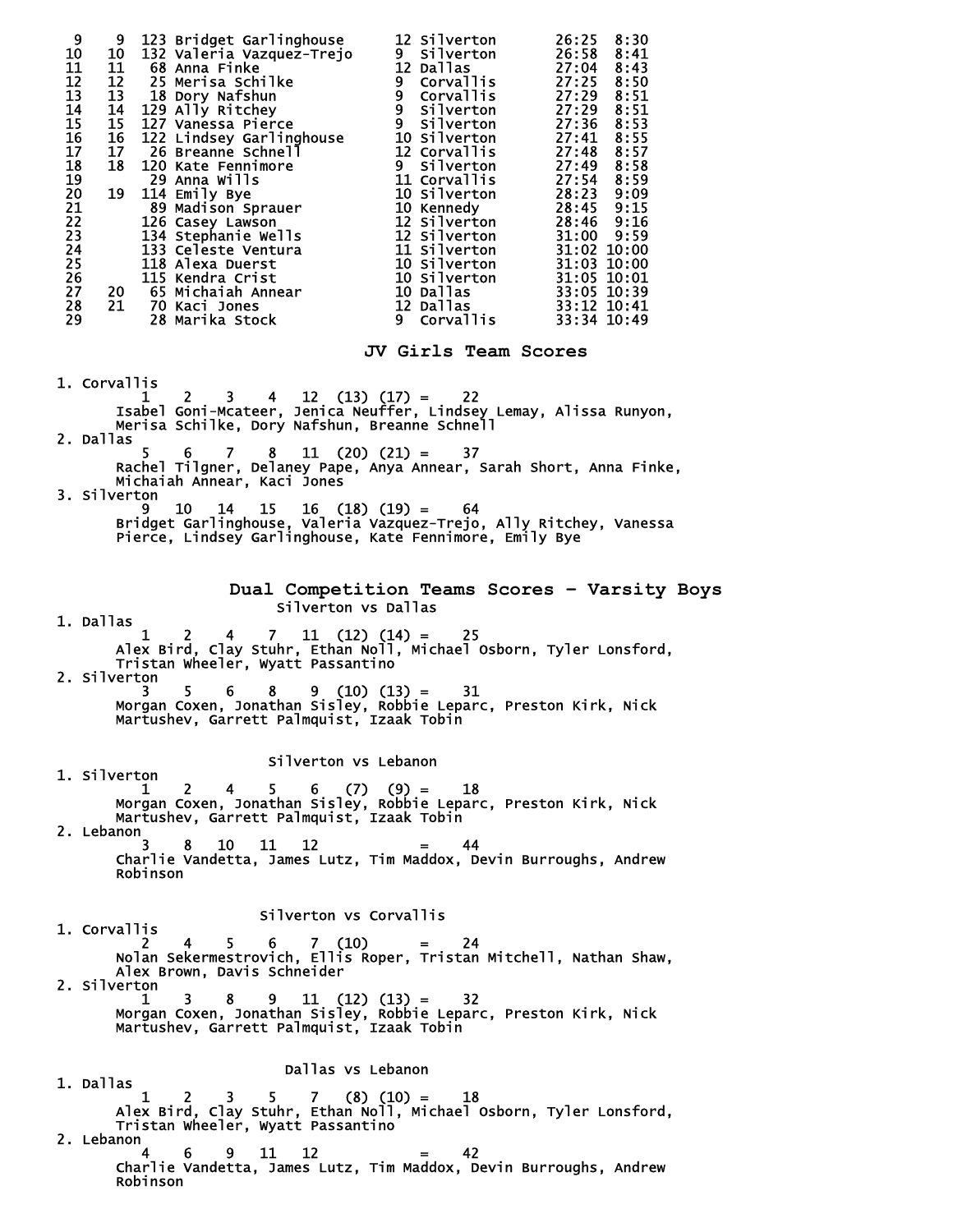Dallas vs Corvallis 1. Dallas  $1 \quad 2 \quad 4 \quad 9 \quad 11 \quad (12) \quad (13) = \quad 27$  Alex Bird, Clay Stuhr, Ethan Noll, Michael Osborn, Tyler Lonsford, Tristan Wheeler, Wyatt Passantino 2. Corvallis 3 5 6 7 8 (10) = 29 Nolan Sekermestrovich, Ellis Roper, Tristan Mitchell, Nathan Shaw, Alex Brown, Davis Schneider Lebanon vs Corvallis 1. Corvallis  $1 \quad 2 \quad 3 \quad 4 \quad 6 \quad (7) \quad = \quad 16$  Nolan Sekermestrovich, Ellis Roper, Tristan Mitchell, Nathan Shaw, Alex Brown, Davis Schneider 2. Lebanon  $5 \t 8 \t 9 \t 10 \t 11 = 43$  Charlie Vandetta, James Lutz, Tim Maddox, Devin Burroughs, Andrew Robinson **Dual Competition Teams Scores – Junior Varsity Boys**  Silverton vs Dallas 1. Silverton  $1 \quad 2 \quad 3 \quad 4 \quad 5 \quad (6) \quad (7) = \quad 15$  Hart White, Irvin Garcia, Philip Carrillo, Chase Milner, Collin Kuehn, Josif Ilisoi, Ben Golden Silverton vs Lebanon 1. Silverton  $1 \quad 2 \quad 3 \quad 4 \quad 5 \quad (6) \quad (7) = \quad 15$  Hart White, Irvin Garcia, Philip Carrillo, Chase Milner, Collin Kuehn, Josif Ilisoi, Ben Golden Silverton vs Corvallis 1. Corvallis  $1 \quad 2 \quad 5 \quad 8 \quad 11 \quad (12) \quad (13) = \quad 27$  Gabe Schoenfeld, Nolan Kelly, Isaac Shepard, Eli West, Paul Bomber, Connor Garrett, Makai Bradley 2. Silverton 3 4 6 7 9 (10) (14) = 29 Hart White, Irvin Garcia, Philip Carrillo, Chase Milner, Collin Kuehn, Josif Ilisoi, Ben Golden Dallas vs Lebanon Dallas vs Corvallis 1. Corvallis  $1 \quad 2 \quad 3 \quad 4 \quad 5 \quad (6) \quad (7) = \quad 15$  Gabe Schoenfeld, Nolan Kelly, Isaac Shepard, Eli West, Paul Bomber, Connor Garrett, Makai Bradley Lebanon vs Corvallis 1. Corvallis  $1 \quad 2 \quad 3 \quad 4 \quad 5 \quad (6) \quad (7) = \quad 15$  Gabe Schoenfeld, Nolan Kelly, Isaac Shepard, Eli West, Paul Bomber, Connor Garrett, Makai Bradley **Dual Competition Teams Scores – Varsity Girls**  Silverton vs Dallas 1. Dallas  $\begin{bmatrix} 2 & 3 \end{bmatrix}$  2 3 4 6 7 (8) (10) = 22 Carleen Fall, Blair Harris, Anne Barrientos, Catherine Rocak, Raelee Mullins, Bethany Steele, Miranda Shockey 2. Silverton 1 5 9 11 12 (13) (14) = 38 Sequoia Rysdam, Kelly Faulhaber, Tiffany Brownell, Meagan Ratliff, McKenna Kuenzi, Rachael Gabriel, Erika Sinn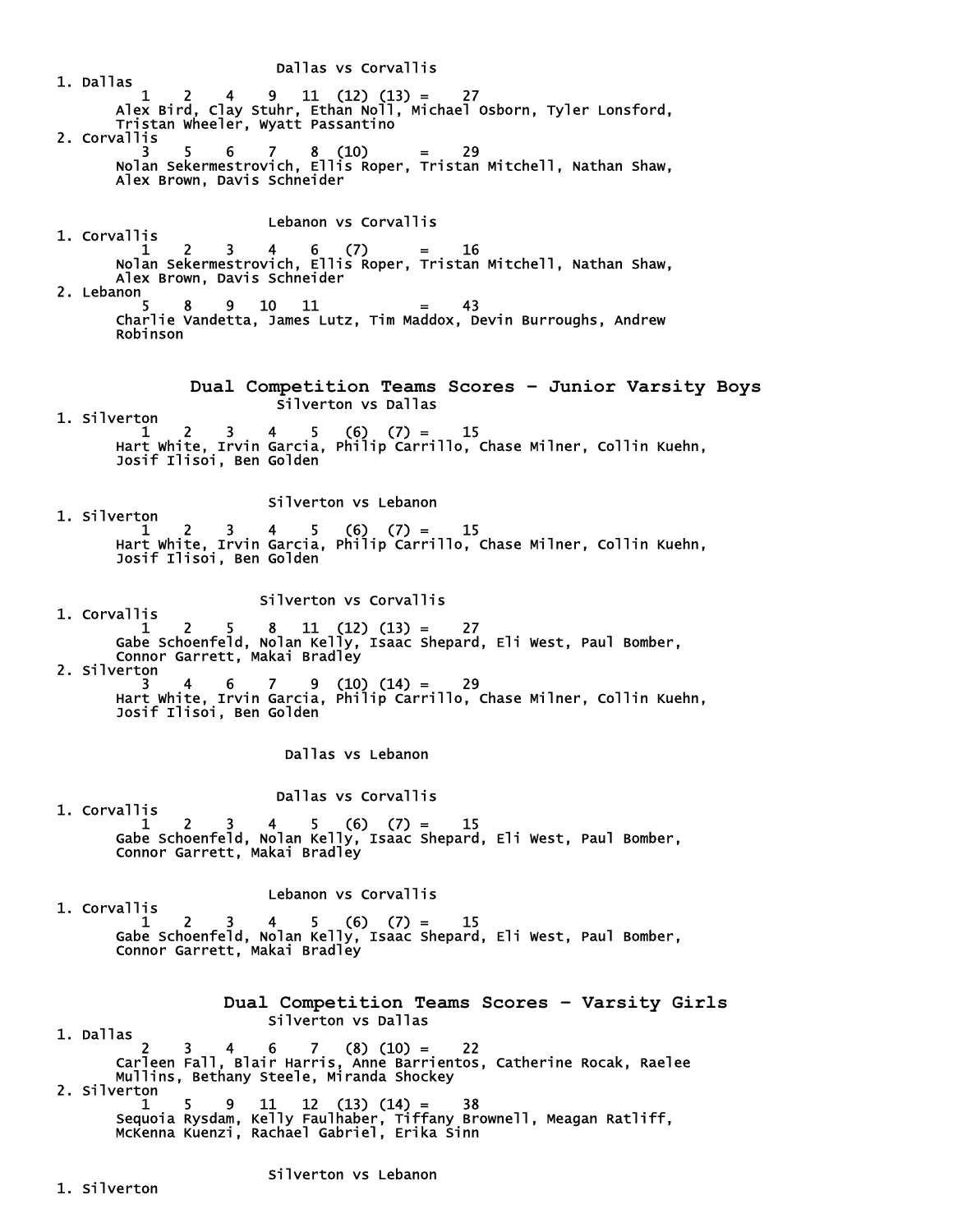$1 \quad 2 \quad 4 \quad 5 \quad 6 \quad (7) \quad (10) = \quad 18$  Sequoia Rysdam, Kelly Faulhaber, Tiffany Brownell, Meagan Ratliff, McKenna Kuenzi, Rachael Gabriel, Erika Sinn 2. Lebanon 3 8 9 11 12 (13) (14) = 43 Haley Morris, Marli Corbett, Anna Ma, Meagan Beattie, Susan Thomas, Lyubov Prokovych, Allison Lakeey Silverton vs Corvallis 1. Corvallis  $1 \quad 3 \quad 4 \quad 5 \quad 7 \quad (8) \quad (10) = \quad 20$  Brigid Behrens, McKenzie Huso, Madeline Gorchels, Justine Feist, Mariah Harvey, Ari Blatt, Annika Gabriel 2. Silverton 2 6 9 11 12 (13) (14) = 40 Sequoia Rysdam, Kelly Faulhaber, Tiffany Brownell, Meagan Ratliff, McKenna Kuenzi, Rachael Gabriel, Erika Sinn Dallas vs Lebanon 1. Dallas  $1 \quad 2 \quad 3 \quad 4 \quad 5 \quad (6) \quad (8) = \quad 15$  Carleen Fall, Blair Harris, Anne Barrientos, Catherine Rocak, Raelee Mullins, Bethany Steele, Miranda Shockey 2. Lebanon<sub>7</sub> 7 9 10 11 12 (13) (14) = 49 Haley Morris, Marli Corbett, Anna Ma, Meagan Beattie, Susan Thomas, Lyubov Prokovych, Allison Lakeey Dallas vs Corvallis 1. Corvallis  $1 \quad 4 \quad 5 \quad 6 \quad 10 \quad (12) \quad (14) = \quad 26$  Brigid Behrens, McKenzie Huso, Madeline Gorchels, Justine Feist, Mariah Harvey, Ari Blatt, Annika Gabriel 2. Dallas 2 3 7 8 9 (11) (13) = 29 Carleen Fall, Blair Harris, Anne Barrientos, Catherine Rocak, Raelee Mullins, Bethany Steele, Miranda Shockey Lebanon vs Corvallis 1. Corvallis  $1 \quad 2 \quad 3 \quad 4 \quad 5 \quad (6) \quad (8) = \quad 15$  Brigid Behrens, McKenzie Huso, Madeline Gorchels, Justine Feist, Mariah Harvey, Ari Blatt, Annika Gabriel 2. Lebanon 7 9 10 11 12 (13) (14) = 49 Haley Morris, Marli Corbett, Anna Ma, Meagan Beattie, Susan Thomas, Lyubov Prokovych, Allison Lakeey **Dual Competition Teams Scores – Junior Varsity Girls**  Silverton vs Dallas 1. Dallas  $13 \quad 4 \quad 7 \quad (13) \quad (14) = 17$  Rachel Tilgner, Delaney Pape, Anya Annear, Sarah Short, Anna Finke, Michaiah Annear, Kaci Jones 2. Silverton  $5 \t 6 \t 8 \t 9 \t 10 \t (11) \t (12) = 38$  Bridget Garlinghouse, Valeria Vazquez-Trejo, Ally Ritchey, Vanessa Pierce, Lindsey Garlinghouse, Kate Fennimore, Emily Bye Silverton vs Lebanon 1. Silverton  $1 \quad 2 \quad 3 \quad 4 \quad 5 \quad (6) \quad (7) = \quad 15$  Bridget Garlinghouse, Valeria Vazquez-Trejo, Ally Ritchey, Vanessa Pierce, Lindsey Garlinghouse, Kate Fennimore, Emily Bye Silverton vs Corvallis 1. Corvallis  $1 \quad 2 \quad 3 \quad 4 \quad 7 \quad (8) \tag{12} = \quad 17$  Isabel Goni-Mcateer, Jenica Neuffer, Lindsey Lemay, Alissa Runyon, Merisa Schilke, Dory Nafshun, Breanne Schnell 2. Silverton  $5 \t 6 \t 9 \t 10 \t 11 \t (13) \t (14) = 41$  Bridget Garlinghouse, Valeria Vazquez-Trejo, Ally Ritchey, Vanessa Pierce, Lindsey Garlinghouse, Kate Fennimore, Emily Bye